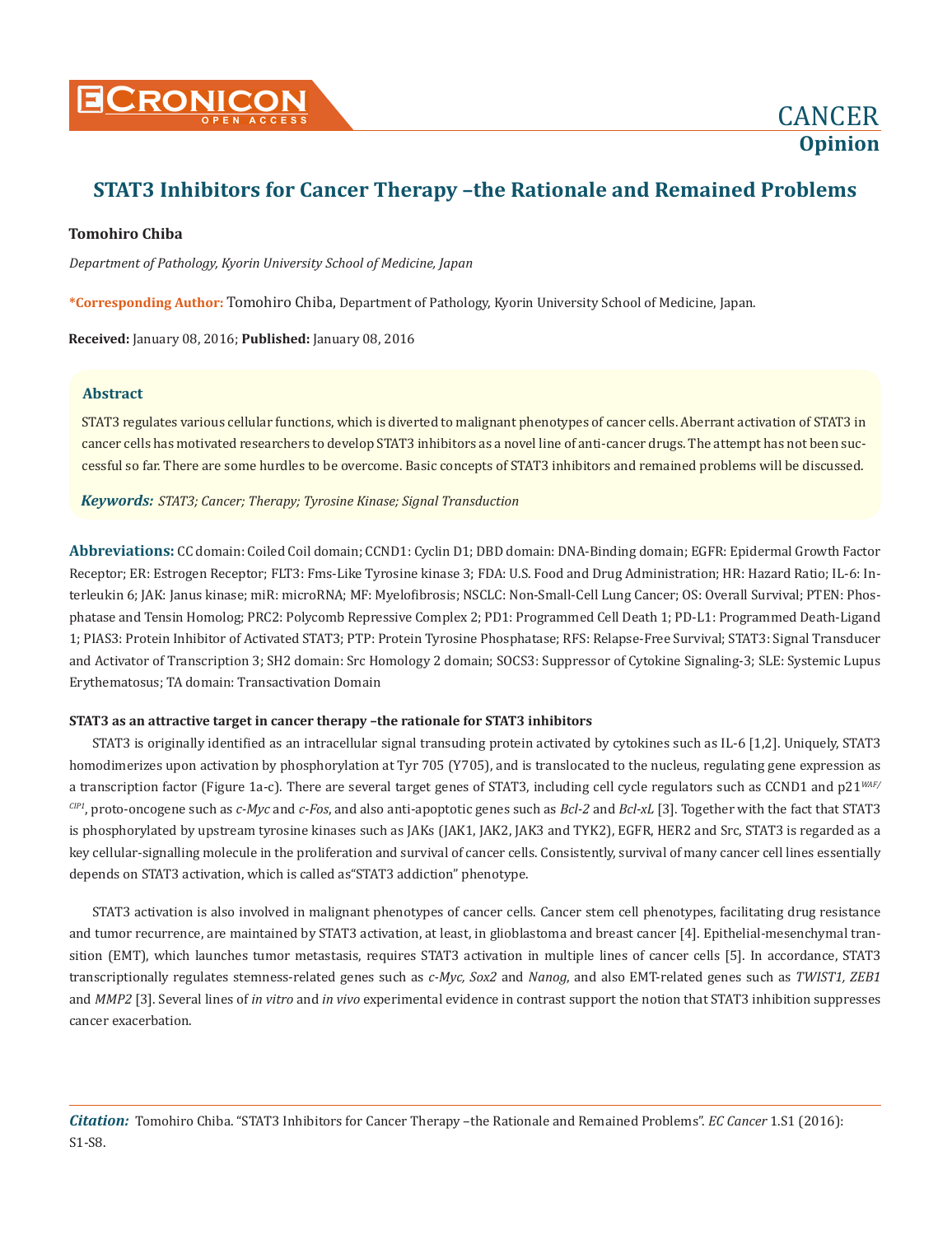

*Figure 1: Schematic summary of STAT3 inhibitors in relation to STAT3 structure. a. Structure of STAT3 and its post-translational modifications. STAT3 is consisting of N-terminal domain (N), coiled-coil domain (CC), DNA-binding domain (DBD), SH2 domain and transactivation domain (TA). STAT3 is activated by phosphorylation of Y705. Other types of post-translational modifications including K180 methylation, K685 acetylation and S727 phosphorylation are also involved in STAT3 activation.*

*b. STAT3 homodimerizes using the phospho-Y705 and SH2 domain. Inactive or unphosphorylated STAT3 might be monomers or loose dimers. SOCS3, PTPs and PIAS3 are endogenous negative regulators of STAT3.*

*c. STAT3 inhibitors can be classified into three categories: Category I) inhibitors of upstream Tyr kinases such as JAKs, Category II) dimerization blockers targeting SH2 domain and Category III) miscellaneous compounds inducing STAT3 dephosphorylation.*

Another noteworthy aspect of STAT3 is the critical involvement in the tumor microenvironment. As cytokines are regulators of inflammation, STAT3 is reported to regulate immune system against cancer. Cancer-supporting M2 type macrophages are induced by the activation of IL-6/STAT3 pathway [6]. STAT3 is also reported to upregulate CTLA-4, PD-1 and PD-L1, which is involved in immune checkpoint regulation to induce antitumor immune responses [7-9]. In addition to the immune system, cancer-associated fibroblasts [10] and tumor angiogenesis [11] are also regulated by STAT3 activation.

STAT3 is not only aberrantly over expressed, but also correlated with poor prognosis in several malignancies including breast cancer, lung cancer, gastric cancer, pancreatic cancer, ovarian cancer, leukemia, lymphomas, melanoma and brain tumors [1-3]. Based on the bioinformatics analyses using public databases (Kaplan-Meier Plotter: http://kmplot.com/analysis/), it is confirmed that STAT3 over expression is significantly linked to poor prognosis in breast cancer, NSCLC (adenocarcinoma) and gastric cancers as shown in Figure 2a-d [12,13]. In addition, somatic gain-of function mutations in STAT3 gene (Y640F, D661V etc., located in the SH2 domain) were finally identified in large granular lymphocytic leukemia and other T-cell lymphomas (Figure 1a) [14,15]. STAT3 is, thus, attracting many researchers' attention as a novel target for anti-cancer drugs.

#### **How to inhibit STAT3?**

STAT3 function requires Tyr phosphorylation, homodimerization using an SH2 domain and phosphorylated-Tyr at 705, and binding to target DNA sequences Figure 1c. STAT3 is phosphorylated by upstream JAK tyrosine kinases, and is inactivated by endogenous molecules such as SOCS3, SHP2 and PIAS3 (Figure 1b and 1c). Expression of SOCS3 is induced by activated STAT3 and SOCS3 inhibits JAK to suppress STAT3 activation in a negative feedback fashion [1,2]. PTPs like SHP2 dephosphorylate STAT3 [16]. PIAS3, a nuclear protein with SMO E3 Ligase activity, inactivates STAT3 via multiple mechanisms [17].

*Citation:* Tomohiro Chiba. "STAT3 Inhibitors for Cancer Therapy –the Rationale and Remained Problems". *EC Cancer* 1.S1 (2016): S1-S8.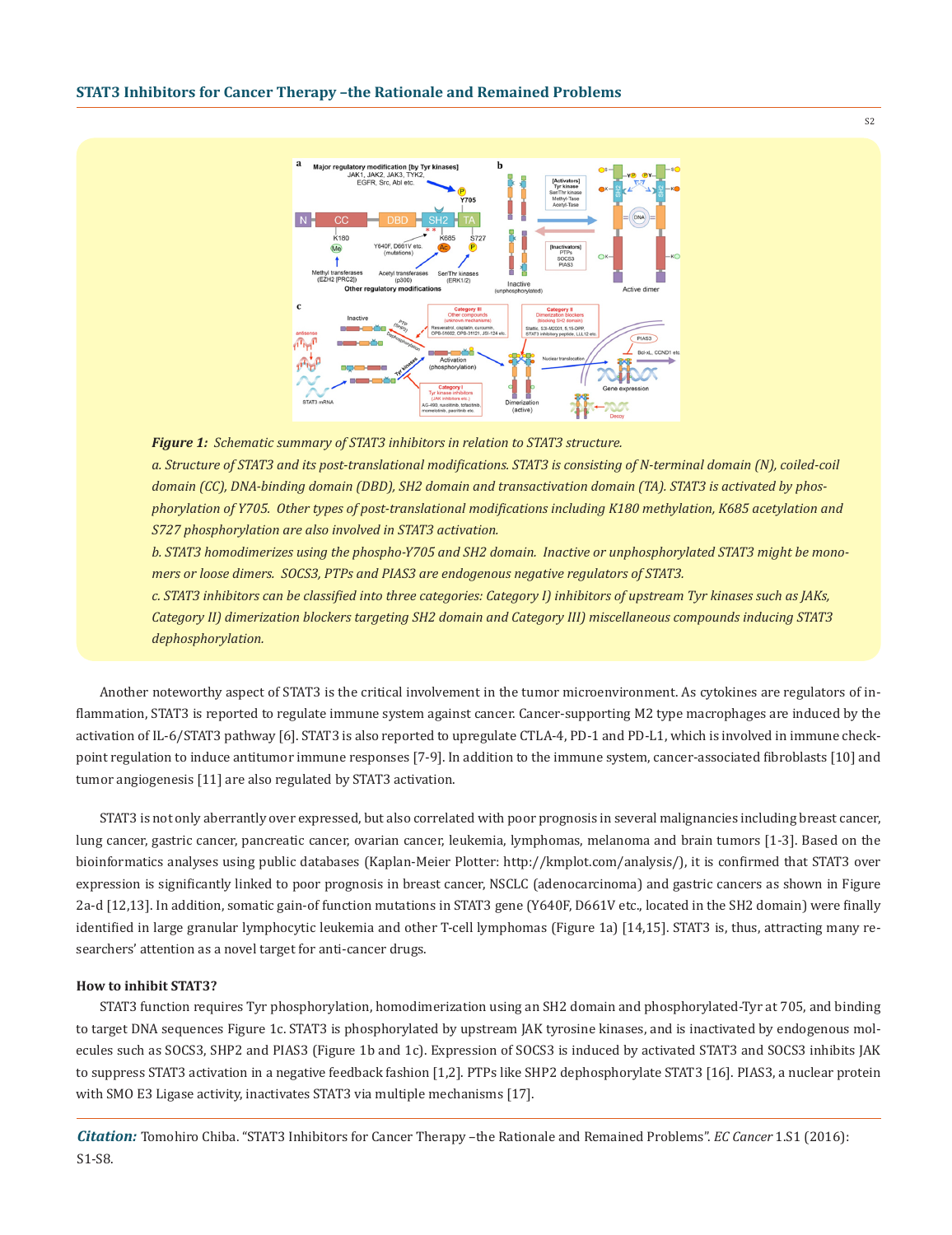$a_{1,0}$ 

 $0.4$ 

 $0.2$ 

 $0.0$ 

 $1.0$ 

 $0.8$ 

 $0.5$ 

 $0.2$ 

 $0<sup>0</sup>$ 

 $50$ 

100

Time (monthe)

 $\epsilon$ 

/ of OS

Probability  $04$ 

[otal]  $0.8$ RFS<sub>(</sub>  $0.5$ 



 $50$ 

100

,<br>Time (months)

150

*Figure 2: Poor prognosis in cancer patients with high STAT3 expression. Kaplan-Meier curves are drawn for patients with high and low STAT3 expression levels using public microarray data (Affymetrix ID: 225289\_at [STAT3]) by Kaplan-Meier Plotter online software (http://kmplot.com/analysis/). Hazard ratios (HR) and p-values of log rank test are indicated in each panel.* 

200

150

*a. Probability of relapse-free survival (RFS) of breast cancer patients (Total).* 

*b. Probability of RFS of breast cancer patients (ER negative).*

*c. Probability of overall survival (OS) of lung adenocarcinoma patients.* 

*d. Probability of OS of gastric cancer patients.* 

There are three major classes of STAT3 inhibitors (Figure 1c) [18,19]: i) upstream Tyr kinase inhibitors such as JAK inhibitors (AG-490, ruxolitinib, tofacitinib, lestaurtinib, momelotinib, baricitinib, pacritinib, fedratinib etc.), ii) STAT3 dimerization blockers targeting the SH2 domain such as Static, S3I-M2001, STAT3 inhibitory peptide, 5,15-DPP, rPP-C8, LLL12, FLLL31 and FLLL32, and iii) miscellaneous compounds inducing STAT3 dephosphorylation such as resveratrol, cisplatin, OPB-51602, OPB-31121, curcumin, cucurbitacins (JSI-124 etc.) and nifroxazide. Some Tyr kinase in hibitors are specific for a certain upstream kinase such as JAK2 specific inhibitors, AG-490, Fedratinib and AZD1480. Other Tyr kinase inhibitors elicit rather broad spectrum of kinase inhibition resulting in suppression of multiple signalling pathways besides the STAT3 pathway. Especially in cancer cells, Tyr kinases such as Src and Abl also phosphorylate STAT3. Dimerization blockers, in general, need relatively high concentration such as low micromolar concentrations to suppress STAT3 activity. Natural compounds like resveratrol and curcumin are reported to suppress STAT3 via indirect mechanisms. These compounds are not specific and also inhibit other signalling pathway such as the NF-κB pathway.

In addition to the inhibitors above, novel types of STAT3 inhibitors are under development, which could be based on activation of endogenous STAT3-suppressing molecules such as SOCS3, SHP2 and PIAS3. Nucleic acid-based inhibitors such as an antisense oligonucleotides (AZD9150), a G-quartet-based inhibitor (GQ-ODNGQ-ODN), and a double-stranded STAT3 decoy DNA are also designed to inhibit STAT3 transcription or STAT3 binding to target DNA sequences. miRs targeting STAT3 or regulators of STAT3 pathway are also interesting candidates for STAT3 inhibitors.

#### **STAT3 inhibitors on the way**

Several pharmaceutical companies and researchers are currently trying to develop STAT3 inhibiting reagents. Most of them are upstream JAK inhibitors presumably because the rationale of JAK inhibition is solid, i.e. a constitutive active mutation of JAK2 (JAK2<sub>V617F</sub>) is frequently found in myeloproliferative disorders [20]. Two JAK inhibitors are currently approved for myelofibrosis (MF) by the FDA.

*Citation:* Tomohiro Chiba. "STAT3 Inhibitors for Cancer Therapy –the Rationale and Remained Problems". *EC Cancer* 1.S1 (2016): S1-S8.

S3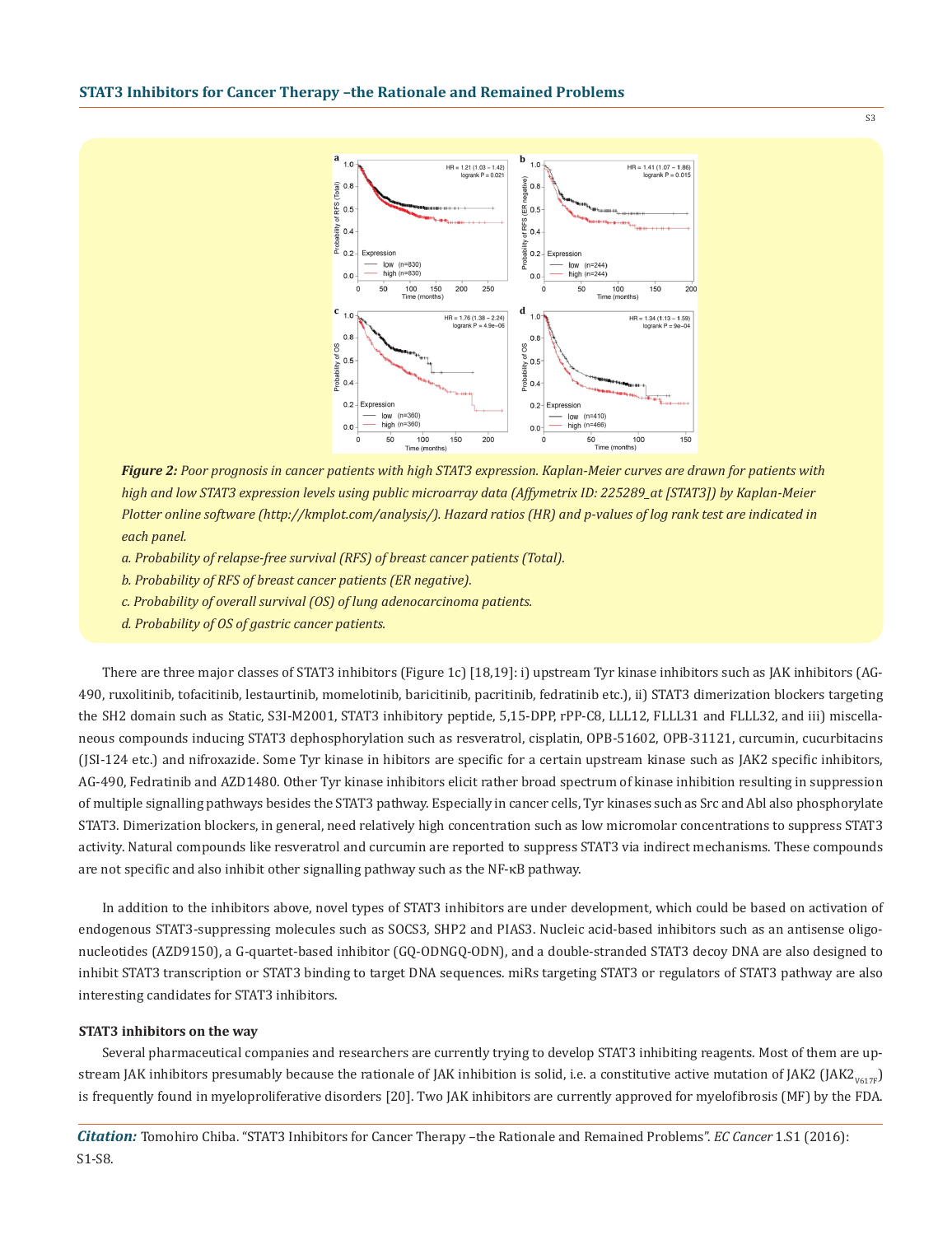### **STAT3 Inhibitors for Cancer Therapy –the Rationale and Remained Problems**

Ruxolitinib (INCB018424), an oral JAK1/2 inhibitor, showed marked clinical benefits for patients with MF in Phase II (NCT00509899 and NCT00952289 [COMFORT-I]) [21,22] and Phase III studies (NCT00934544 [COMFORT-II]) [23]. FDA approved ruxolitinib for MF in 2011. IL-6/JAK1/STAT3 pathway is also implicated in the inflammatory disorders including rheumatoid arthritis (RA) and psoriasis. A Phase III study of an oral JAK inhibitor (especially JAK3 and JAK1), tofacitinib (CP-690,550), for RA, was carried out and demonstrated clinical benefits (NCT00814307) [24]. FDA approved tofacitinib for RA in 2012.

In addition, there are several JAK inhibitors, currently tested in clinical trials, including a JAK1/2 inhibitor baricitinib (LY3009104, INCB028050) [25], a JAK1/2 inhibitor momelotinib (CYT387) (NCT00935987), a JAK2/FLT3 inhibitor pacritinib (NCT01773187 [PER-SIST-1]), a selective JAK1 inhibitor fligotinib (GLPG0634)(NCT01888874 [DARWIN1] and NCT01894516 [DARWIN2]), and a cell-permeable AG490 analogue (a JAK2 inhibitor) WP1066 (NCT01904123).

On the other hands, some JAK inhibitors have been given up due to relatively severe adverse events. A JAK2 inhibitor, fedratinib (SAR302503, TG101348), significantly improved MF in a Phase III study (NCT01437787) [26]. Unfortunately, however, Sanofi decided to discontinue clinical development of fedratinib due to neurological adverse events resembling Wernicke's encephalopathy (Nov. 18th, 2013, http://en.sanofi.com). A JAK1/2 inhibitor, AZD1480, also caused neurological adverse events such as dizziness, anxiety, ataxia, memory loss, hallucination and behavioral changes, leading to discontinuation of clinical development (NCT01112397) [27]. Phase II studies of lestaurtinib (CEP-701), an oral JAK2 and FLT3 inhibitor, demonstrated only modest efficacy in MF patients but evoked frequent gastrointestinal toxicity (NCT00494585) [28]. Clinical development of lestaurtinib was discontinued. GSK2586184 (GLPG0778) caused eosinophilic and systemic symptoms (DRESS) syndrome and severe liver dysfunction in a Phase II study for SLE (NCT01777256) [29]. GlaxoSmithKline halted clinical development of GSK2586184 for inflammatory disorders. Momelotinib, currently under development, also showed a neurological adverse effect, peripheral neuropathy, in up to 44% of patients [30].

Compounds suppressing STAT3 phosphorylation independently of JAK inhibition are attracting attention. A Phase I study of an oral STAT3 phosphorylation inhibitor, OPB-51602, was carried out in patients with refractory haematological (NCT01344876) and solid malignancies (NCT01184807). Some promising antitumor activity of OPB-51602 was observed in NSCLC patients. Long term administration of OPB-51602, however, seemed to be difficult due to dose-limiting toxicities including lactic acidosis [31,32]. An oral inhibitor OPB-31121, which inhibits both STAT3 and STAT5 via unknown mechanisms, was well tolerated in an initial Phase I trial (NCT00955812) [33]. In a Phase I/II study, OPB-31121, however, showed insufficient antitumor activity for patients with advanced hepatocellular carcinoma and caused unfavourable adverse events including peripheral nervous system-related toxicity (NCT01406574) [34]. A number of clinical trials using resveratrol and curcumin for malignancies are also ongoing.

Other types of STAT3 inhibitors are also underway. A Phase 0 study of STAT3 decoy oligonucleotides (NSC-741763) for head and neck cancer is reported (NCT00696176) [35]. A Phase 1/2 study of a linear antisense RNA, IONIS-STAT3Rx (AZD9150), for advanced cancers, is ongoing (NCT01563302). STAT3 dimerization blockers such as Stattic, S3I-M2001 and LLL12 are, however, still preclinical.

## **Remained problems in STAT3 inhibition**

First of all, there are no clinically approved drugs directly targeting STAT3, so far. Accordingly, some researchers regard STAT3 as an "undruggable target". Currently approved drugs are, in most cases, inhibitors of enzymes or cell surface receptors, both of which amplify cellular signalling with extremely high efficiency. Consequently, inhibition of enzymatic molecules, even if it is partial, generally results in intensive suppression of cellular signalling. On the other hand, STAT3 molecules transduce cellular signalling molecules transducers cellular are signalling by itself without amplification. Therefore complete inhibition of STAT3 signalling pathway, for example, requires total inhibition of STAT3 molecules in the cell, which could be achieved at high drug concentrations. Proteins like STAT3 are, certainly, formidable enemy of drug developers. JAKs are reasonable targets in inhibiting STAT3 pathway except that JAKs also phosphorylate a variety of substrates including other STAT family proteins, IRS-1, Shc and so on [1-3]. Development of highly efficient inhibitors directly targeting STAT3 is craved.

*Citation:* Tomohiro Chiba. "STAT3 Inhibitors for Cancer Therapy –the Rationale and Remained Problems". *EC Cancer* 1.S1 (2016): S1-S8.

S4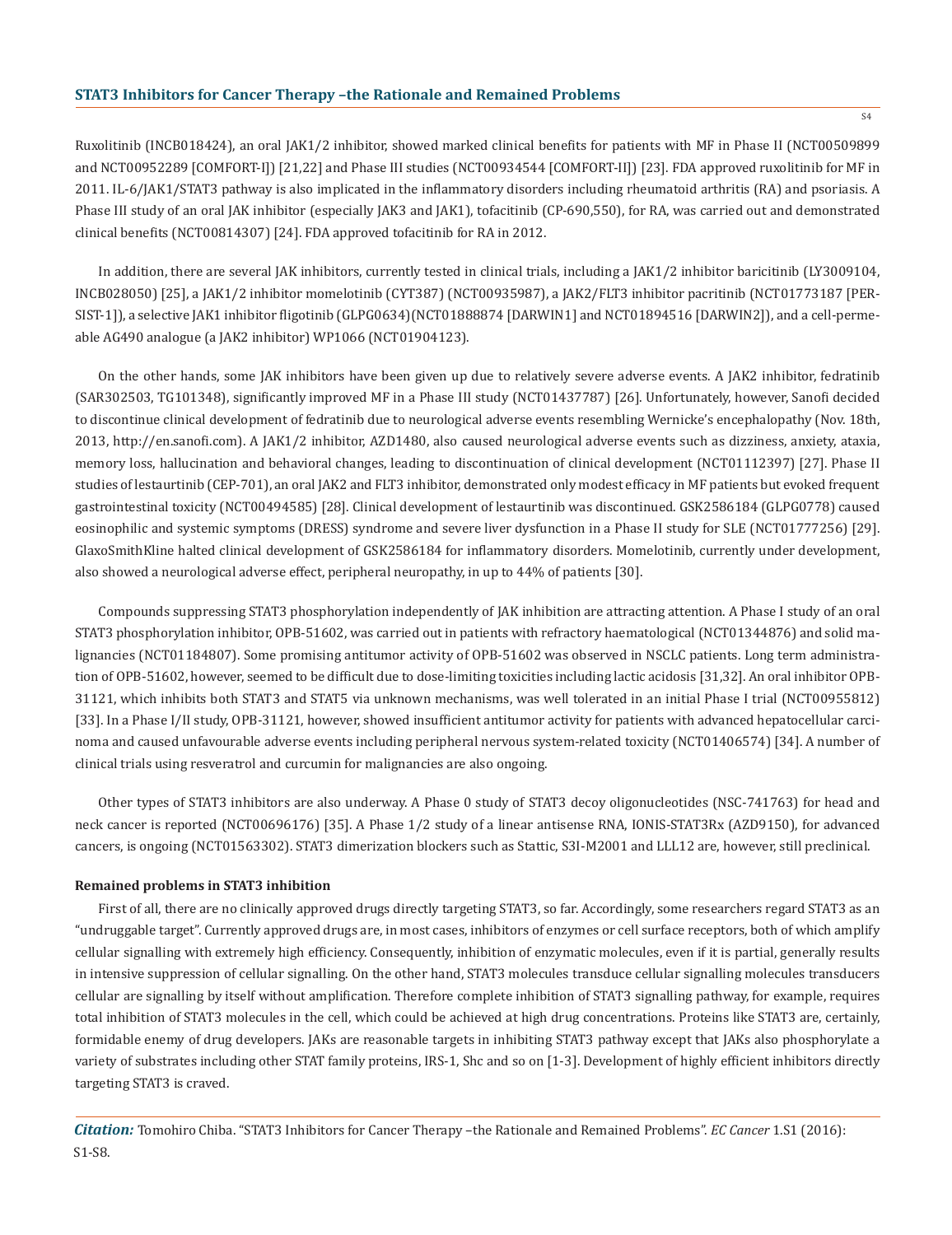JAK inhibitors are successful as they have shown clinical benefits in myeloproliferative diseases such as MF and inflammatory disorders such as RA and psoriasis. Ruxolitinib and tofacitinib will be frequently used, at least for MF, in the clinics. As to STAT3 constitutively activated malignant neoplasms such as breast cancer, glioblastoma and gastric cancer, we have to wait for the results of clinical trials currently ongoing.

Another problem in STAT3 inhibition seems to be the adverse effects. As mentioned above, several inhibitors have been discontinued from clinical development due to severe adverse events. Toxicities along with systemic STAT3 inhibition are expected because STAT3 is ubiquitously expressed through the whole body and also because STAT3 disruption in mice caused early embryonic lethality at around E6.5-7.5 [36]. Actually, various adverse events are reported: e.g. fatigue, nausea, diarrhea, anemia, infection etc. It is notable that JAK inhibitors frequently cause neurological adverse events. In consistence, inactivation of STAT3 in hippocampal neurons might be involved in the pathogenesis of Alzheimer's disease [37]. Improvement of drug delivery and target specificity will reduce or alleviate adverse events related to STAT3 inhibition although it might be difficult to avoid them.

STAT3 overexpression is reported in various cancers [1-3]. Most of such studies utilize gene expression analyses based on microarrays or RNA sequencing by next-generation sequencers. STAT3 activity is, however, tightly regulated by post-translational modifications, not by the protein expression levels. It is mandatory to analyze activated STAT3 in cancer samples. In addition, STAT3 is expressed in both cancer cells and non-neoplastic normal cells surrounding cancer cells. Correlation between STAT3 activity and tumor progression thus should be carefully addressed.

Context-dependent roles of STAT3 in cell survival should be also addressed. STAT3 activation, in most cases, promotes cell survival and proliferation, especially in malignancies. It is, however, reported that STAT3 activation promotes mammary gland involution via induction of lysosome-dependent death in mammary duct epithelium [38]. TYK2/STAT3 signalling is also reported to mediate β-amyloidinduced neuronal death [39]. Moreover, STAT3 overexpression is reported to be linked to better prognosis in well-differentiated thyroid cancer [40], although the mechanisms underlying STAT3-mediated suppression of thyroid cancer progression are still enigmatic. Transient over activation of STAT3 in normal cells with low basal STAT3 activity seems to induce cell death while survival of tumor cells with moderately elevated basal STAT3 activity seems to be dependent on or "addicted" to STAT3 activation. STAT3 inhibitors, therefore, should be used in patients with STAT3 highly activated cancers after appropriate measurements of basal STAT3 activity in cancer cells.

### **Prospects of STAT3 inhibitors**

STAT3 targeted drugs are yet to be accomplished although many JAK inhibitors, which reduce STAT3 Tyr phosphorylation, are now getting in clinical use. Novel findings about STAT3 might help with development of other types of STAT3 inhibitors. Several types of post-translational modifications, besides Y705 phosphorylation, are required for activation of STAT3 (Figure 1a). S727 phosphorylation of STAT3 by ERK1/2 induces full activation of STAT3 [41]. K685 acetylation of STAT3, mediated by a histone acetyltransferase p300, is involved in dimerization of STAT3 [42]. K180 methylation of STAT3, mediated by a lysine methyltransferase EZH2 included in the polycomb repressive complex 2 (PRC2), is also required for STAT3 activation [43]. STAT3 inhibitors other than JAK inhibitors can be developed, at least, by targeting these Ser/Thr kinases, acetyltransferase and methyltransferase. STAT3 activation could be inhibited as well by small compounds or molecules, which bind to and mask the amino acid side chains used in the STAT3 modifications.

Several microRNAs (miRs) are reported to be involved in the regulation of STAT3 activity. STAT3 mRNA is directly bound at its 3' UTR region by the miR-17 cluster (also known as OncomiR-1) family members such as miRs-17, -20a and 106b [44]. In addition, miRs let-7a, -20b and -125b are also direct suppressors of STAT3 expression. STAT3, on the other hand, directly binds to and activates the miR17-92 cluster promoter. Expression of miRs-21 and -181b is also directly up regulated by STAT3, leading to suppression of PTEN and activation of NF-κB. The miRs can be utilized or targeted in STAT3 inhibiting therapy.

In summary, STAT3 is an attractive target in cancer therapy with compiled evidence of its critical involvement in cancer progression. JAK inhibitors are generally successful in patients with myeloproliferative disorders although relatively frequent adverse events should be noted. It seems to be much difficult, on the other hand, to develop direct STAT3 inhibitors. Distinct strategies, other than simple

*Citation:* Tomohiro Chiba. "STAT3 Inhibitors for Cancer Therapy –the Rationale and Remained Problems". *EC Cancer* 1.S1 (2016): S1-S8.

 $S<sub>5</sub>$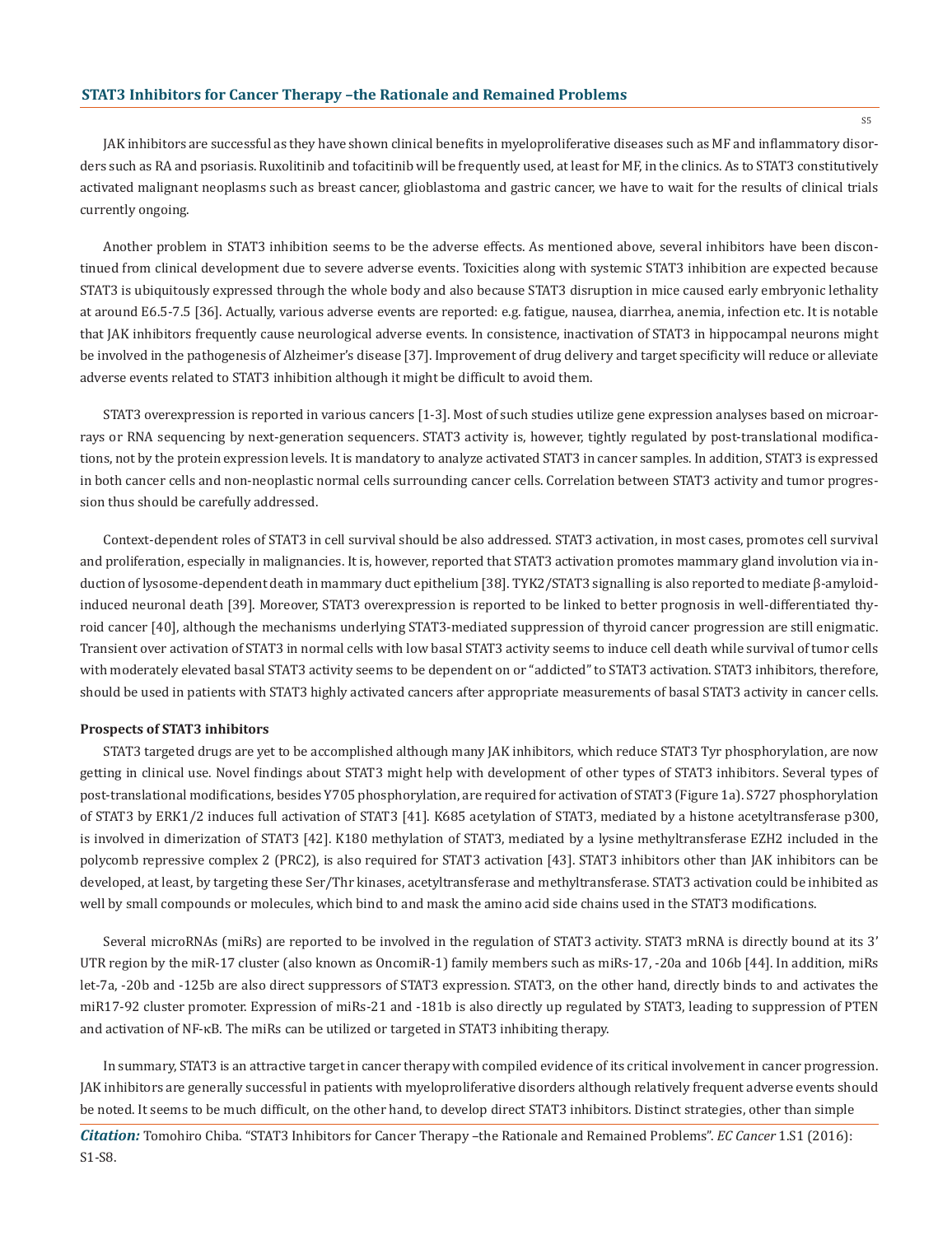inhibition of STAT3 dimerization, might provide promising candidates. Solution of the above mentioned problems in STAT3 inhibition and further molecular analyses of STAT3 activation and regulation will be definitely helpful in developing novel inhibitors.

# **Acknowledgements**

I am grateful to my mentor late Dr. IkuoNishimoto, who passed away on Oct. 17, 2003. I also thank Ms.TomoNishimoto for indispensable support. This work was supported in part by grants from the Japan Society for the Promotion of Science (JSPS KAKENHI Grant No. 25871006).

# **Conflict of interest**

The author declares here that any financial interest or any conflict of interest exists.

# **Bibliography**

- 1. Esteban R., *et al*. "Photoprotective implications of leaf variegation in E. dens-canis L. and P. officinalis L". *Journal of Plant Physiology* 165.12 (2008): 1255-1263.
- 2. Chiba T., *et al*. "Targeting the JAK2/STAT3 axis in Alzheimer's disease." *Expert Opinion on Therapeutic Targets* 13.10 (2009): 1155-2267.
- 3. Yu H., *et al*. "Revisiting STAT3 signalling in cancer: new and unexpected biological functions." *Nature Reviews Cancer* 14.11 (2014): 736-746.
- 4. Carpenter RL and Lo HW. "STAT3 Target Genes Relevant to Human Cancers." *Cancers* 6.2 (2014): 897-925.
- 5. Guryanova OA., et al. "Nonreceptor tyrosine kinase BMX maintains self-renewal and tumorigenic potential of glioblastoma stem cells by activating STAT3." *Cancer Cell* 19.4 (2011): 498-511.
- 6. Lo HW., *et al*. "Epidermal growth factor receptor cooperates with signal transducer and activator of transcription 3 to induce epithelial-mesenchymal transition in cancer cells via up-regulation of TWIST gene expression." *Cancer Research* 67.19 (2007): 9066-9076.
- 7. Dijkgraaf EM., *et al*. "Chemotherapy alters monocyte differentiation to favor generation of cancer-supporting M2 macrophages in the tumor microenvironment." *Cancer Research* 73.8 (2013): 2480-2492.
- 8. Yu CR., *et al*. "SOCS3 deletion in T lymphocytes suppresses development of chronic ocular inflammation via upregulation of CTLA-4 and expansion of regulatory T cells." Journal of Immunology 191.10 (2013): 5036-5043.
- 9. Austin JW., *et al*. "STAT3, STAT4, NFATc1, and CTCF regulate PD-1 through multiple novel regulatory regions in murine T cells." *Journal of Immunology* 192.10 (2014): 4876-4886.
- 10. Hossain DM., *et al*. "Leukemia cell-targeted STAT3 silencing and TLR9 triggering generate systemic antitumor immunity." *Blood* 123.1 (2014): 15-25.
- 11. Lee KW., *et al*. "Twist1 is a key regulator of cancer-associated fibroblasts." *Cancer Research* 75.1. (2015): 73-85.
- 12. Niu G., *et al*. "Constitutive Stat3 activity up-regulates VEGF expression and tumor angiogenesis." *Oncogene* 21.13 (2002): 2000-2008.
- 13. Györffy B., *et al*. "An online survival analysis tool to rapidly assess the effect of 22,277 genes on breast cancer prognosis using microarray data of 1809 patients." *Breast Cancer Research and Treatment* 123.3 (2010): 725-731.
- 14. Györffy B., *et al*. "Online survival analysis software to assess the prognostic value of biomarkers using transcriptomic data in non small-cell lung cancer." *PLoSOne* 8.12 (2013): e82241.
- 15. Koskela HL., *et al*. "Somatic STAT3 mutations in large granular lymphocytic leukemia." *New England Journal of Medicine* 366.20 (2012): 1905-1913.
- 16. Ohgami RS., *et al*. "STAT3 mutations are frequent in CD30+ T-cell lymphomas and T-cell large granular lymphocytic leukemia."  *Leukemia* 27.11 (2013): 2244-2247.
- 17. Howlett M., *et al*. "Cytokine signalling via gp130 in gastric cancer." *Biochimica et Biophysica Acta (BBA) Molecular Cell Research* 1793.11 (2009): 1623-1633.

*Citation:* Tomohiro Chiba. "STAT3 Inhibitors for Cancer Therapy –the Rationale and Remained Problems". *EC Cancer* 1.S1 (2016): S1-S8.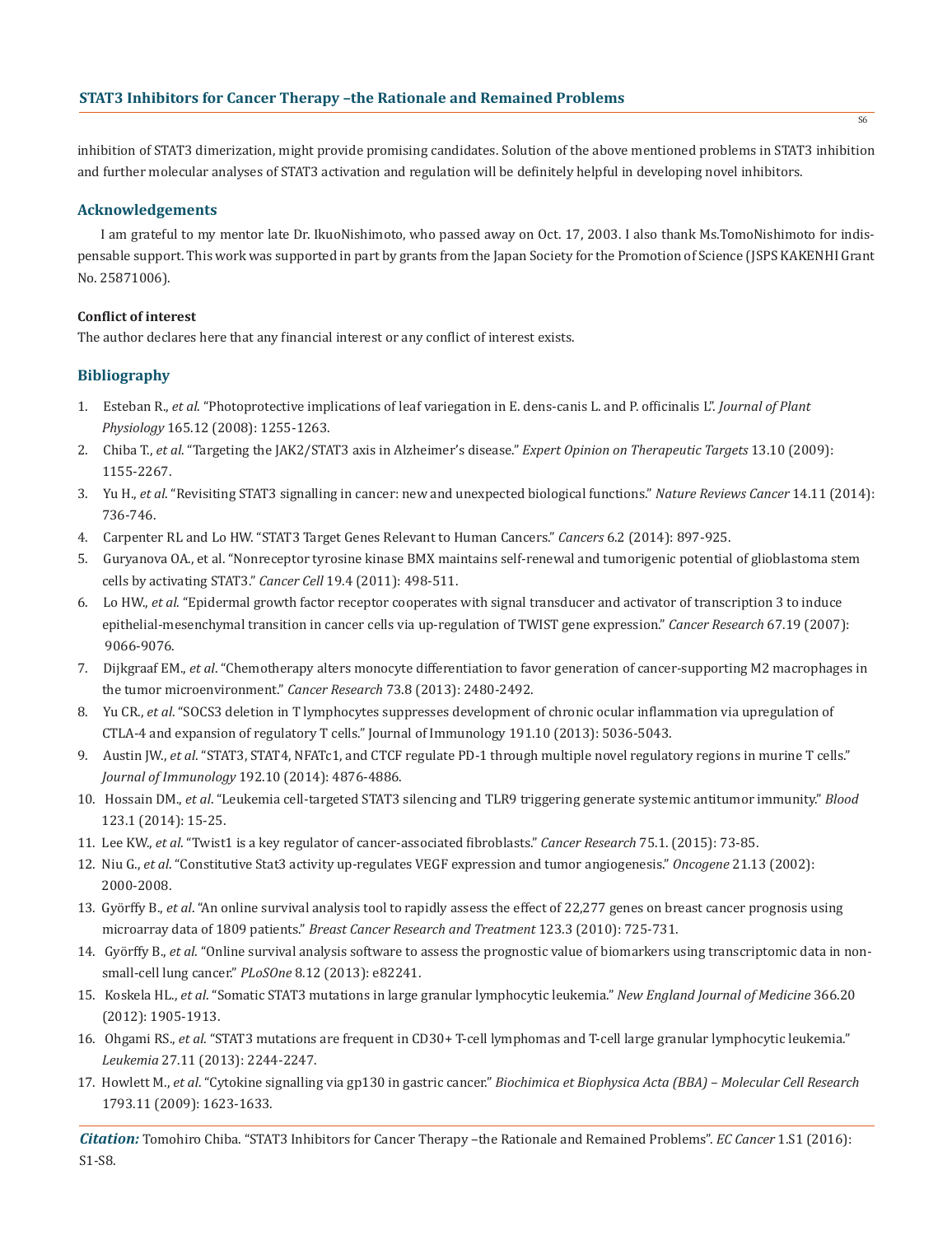# **STAT3 Inhibitors for Cancer Therapy –the Rationale and Remained Problems**

- 18. Yagil, Z., *et a*l. "The enigma of the role of protein inhibitor of activated STAT3 (PIAS3) in the immune response." *Trends in Immu nology* 31.5 (2010): 199-204.
- 19. Mankan AK and Greten FR. "Inhibiting signal transducer and activator of transcription 3: rationality and rationale design of inhibitors." *Expert Opinion on Investigational Drugs* 20.9 (2011): 1263-1275.
- 20. Chiba T., *et al*. "Stat3 inhibition in neural lineage cells." *Hormone Molecular Biology and Clinical Investigation* 10.2 (2012): 255-263.
- 21. Viny AD and Levine RL. "Genetics of myeloproliferative neoplasms." *Cancer Journal* 20.1 (2014): 61-65.
- 22. Verstovsek S., *et al*. "Safety and efficacy of INCB018424, a JAK1 and JAK2 inhibitor, in myelofibrosis." *New England Journal of Medicine* 363.12 (2010): 1117-1127.
- 23. Verstovsek S., *et al*. "A double-blind, placebo-controlled trial of ruxolitinib for myelofibrosis." *New England Journal of Medicine*  366.9 (2012): 799-807.
- 24. Cervantes F., *et al*. "Three-year efficacy, safety, and survival findings from COMFORT-II, a phase 3 study comparing ruxolitinib with best available therapy for myelofibrosis." *Blood* 122.25 (2013): 4047-4053.
- 25. Fleischmann R., *et al*. "Placebo-controlled trial of tofacitinibmonotherapy in rheumatoid arthritis." *New England Journal of Medi cine* 367.6 (2012): 495-507.
- 26. Shi JG., *et al*. "The pharmacokinetics, pharmacodynamics, and safety of baricitinib, an oral JAK 1/2 inhibitor, in healthy volun teers." *Journal of Clinical Pharmacology* 54.12 (2014): 1354-1361.
- 27. Pardanani A., *et al*. "Safety and Efficacy of Fedratinib in Patients With Primary or Secondary Myelofibrosis: A Randomized Clinical Trial." *JAMA Oncology* 1.5 (2015): 643-651.
- 28. Plimack ER., *et al*. "AZD1480: a phase I study of a novel JAK2 inhibitor in solid tumors." The Oncologist 18.7 (2013): 819-820.
- 29. Santos FP., *et al*. "Phase 2 study of CEP-701, an orally available JAK2 inhibitor, in patients with primary or post-polycythemia vera/essential thrombocythemiamyelofibrosis." *Blood* 115.6 (2010): 1131-1136.
- 30. vanVollenhoven RF., *et al*. "DRESS syndrome and reversible liver function abnormalities in patients with systemic lupus erythe matosus treated with the highly selective JAK-1 inhibitor GSK2586184." *Lupus* 24.6 (2015): 648-649.
- 31. Abdelrahman RA., *et al*. "Momelotinib treatment-emergent neuropathy: prevalence, risk factors and outcome in 100 patients with myelofibrosis." *British Journal of Haematology* 169.1 (2015): 77-80.
- 32. Wong AL., *et al*. "Phase I and biomarker study of OPB-51602, a novel signal transducer and activator of transcription (STAT) 3 inhibitor, in patients with refractory solid malignancies." *Annals of Oncology* 26.5 (2015): 998-1005.
- 33. Ogura M., *et al*. "Phase I study of OPB-51602, an oral inhibitor of signal transducer and activator of transcription 3, in patients with relapsed/refractory hematological malignancies." *Cancer Science* 106.7 (2015): 896-901.
- 34. Bendell JC., *et al*. "Phase 1, open-label, dose-escalation, and pharmacokinetic study of STAT3 inhibitor OPB-31121 in subjects with advanced solid tumors." *Cancer Chemotherapy and Pharmacology* 74.1 (2014): 125-130.
- 35. Okusaka T., *et al*. "Phase 1 and pharmacological trial of OPB-31121, a signal transducer and activator of transcription-3 inhibitor, in patients with advanced hepatocellular carcinoma." *Hepatology Research* (2015).
- 36. Sen M., *et al*. "First-in-human trial of a STAT3 decoy oligonucleotide in head and neck tumors: implications for cancer therapy." *Cancer Discovery* 2.8 (2012): 694-705.
- 37. Takeda K., *et al*. "Targeted disruption of the mouse Stat3 gene leads to early embryonic lethality." *Proceedings of the National Academy of Sciences of the United States of America* 94.8 (1997): 3801-3804.
- 38. Chiba T., *et al*. "Amyloid-beta causes memory impairment by disturbing the JAK2/STAT3 axis in hippocampal neurons." *Molecular Psychiatry* 14.2 (2009): 206-222.
- 39. Kreuzaler PA., *et al*. "Stat3 controls lysosomal-mediated cell death *in vivo*." *Nature Cell Biology* 13.3 (2011): 303-309.
- 40. Wan J., *et al*. "Tyk2/STAT3 signaling mediates beta-amyloid-induced neuronal cell death: implications in Alzheimer's disease." *Journal of Neuroscience* 30.20 (2010): 6873-6881.

 $\overline{\mathcal{S}7}$